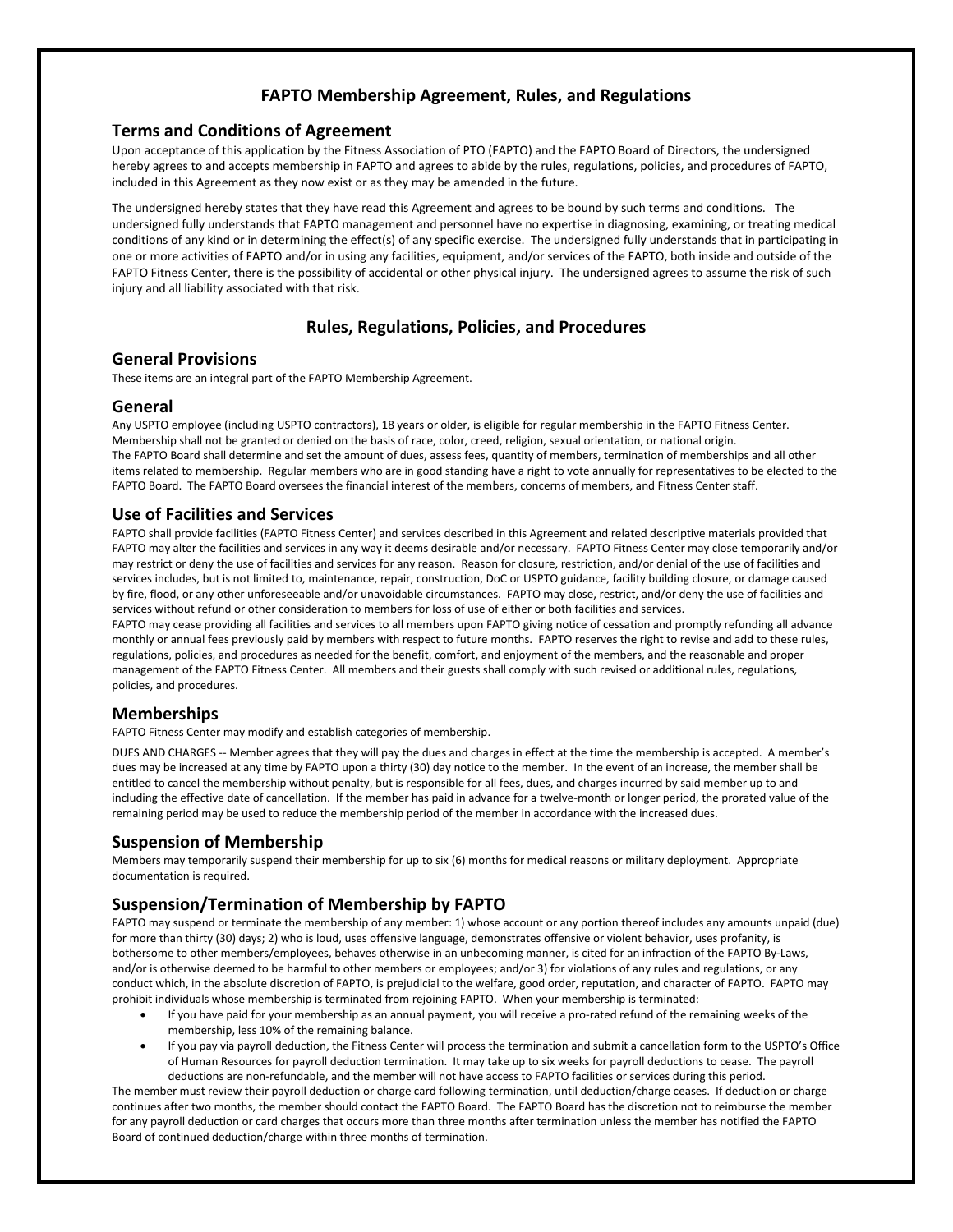## **Cancellation of Membership by Member**

To cancel FAPTO membership, a member must contact the FAPTO Fitness Center to request a cancellation form, must complete and sign the cancellation form, and must return it to FAPTO Fitness Center for approval. The cancellation form must be received by and approved by FAPTO Fitness Center. When your membership is cancelled:

- If you have paid for your membership as an annual payment, you will receive a pro-rated refund of the remaining weeks of the membership, less 10% of the remaining balance.
- If you pay via payroll deduction, the Fitness Center will process the cancellation and submit the cancellation form to the USPTO's Office of Human Resources for payroll deduction termination. It may take up to six weeks for payroll deductions to cease. The payroll deductions are non-refundable, but the member will have continued access to FAPTO facilities and services until the payroll deductions cease, or 30 days, whichever comes first.

The member must review their payroll deduction or charge card following cancellation, until deduction/charge ceases. If deduction or charge continues after two months, the member should contact the FAPTO Board. The FAPTO Board has the discretion not to reimburse the member for any payroll deduction or card charges that occurs more than three months after cancellation unless the member has notified the FAPTO Board of continued deduction/charge within three months of cancellation.

# **Returned EFT or Checks**

There will be a \$35.00 service fee for any returned Electronic Fund Transfers (EFT) or checks.

## **Notices, Change of Address, or Email Contact**

Members must notify FAPTO Fitness Center in writing of any change of address or email contact information. Any notice required by FAPTO Fitness Center may be provided by way of a members' email address, our website [\(ptofitness.org\)](http://www.ptofitness.org/), and/or signage within the facilities of the FAPTO Fitness Center. Members are not permitted to advertise or post notices inside or about the FAPTO Fitness Center.

## **Damaged, Lost, and Stolen Items**

FAPTO is not responsible or liable to members or their guests for articles damaged, lost, or stolen in or about FAPTO Fitness Center, including but not limited to those items stored in lockers. Members and their guests agree to use the lockers provided solely for temporary storage of clothing, toiletries, and other personal items of nominal value. Members and their guests agree not to store any valuable items in the lockers. Lost and found articles are placed in an accessible public area. Wallets, jewelry, and electronics may be claimed in-person only during regular business hours. Lost and found items will not be confirmed over the phone. FAPTO Fitness Center cannot and will not store personal belongings for members.

## **Member's Physical Condition**

Prior to becoming a member of FAPTO, individuals are advised to seek the advice of their physician, especially those individuals with physical limitations, a history of high blood pressure, heart problems, or other chronic illnesses. All members shall be required to submit a "Physical Activity Readiness Questionnaire" for informational purposes prior to becoming a member.

# **Registration**

All members must check-in and swipe their member ID upon entering the facility. Guests must present a photo ID and pay the associated fees upon entering the facility.

### **Schedule**

The hours of operation will be posted by FAPTO Fitness Center and are subject to change when deemed necessary.

### **Attire, Personal Clothing, and Hygiene**

Always wear proper exercise attire. Failure to do so is a violation of FAPTO Fitness Center policy. Management reserves the right to determine whether a member's clothing is appropriate and the right to deny access to the facility until the member complies. The dress code is as follows:

- 1. No jeans, khakis, trousers, belts, or buckles; only fitness pants, shorts, or workout skirts without hardware are permitted.
- 2. No dress shirts, ties, dress jackets, or blazers; only breathable, non-revealing fitness tops or tees are permitted.
- 3. No dress shoes, bare feet, or sandals; only rubber-soled, close-toed footwear permitted on the fitness floor. Socks or bare feet are permitted in the exercise studios when explicitly authorized and supervised by the instructor of a group exercise class.
- 4. Clothing must be clean. Good personal hygiene is required for the benefit and safety of all members.

## **Weight Training Gym, Cardiovascular, and Group Exercise Areas**

Please follow these common rules of etiquette:

- 1. Please allow other members to "work in." Do not tie up machines with multiple sets if others wish to use the same equipment.
- 2. Please limit your cardiovascular workout to 30 minutes if others are waiting.
- 3. Outside trainers are not allowed.
- 4. Personal equipment and belongings are not allowed (*e.g.,* gym bags, purses) on the workout floor.
- 5. Please return your weights and restack your dumbbells after use.
- 6. Wipe down all equipment after use (sanitization wipes are provided in the cardio, weight, and group exercise areas).
- 7. When lifting heavy weights, use a "spotter."
- 8. Do not drop or throw weights.
- 9. Please report defective equipment to staff.
- 10. If you are not familiar with the use of a machine, consult a staff member prior to use for instruction.
- 11. Return weight machines to their starting positions.
- 12. Return all borrowed equipment to their designated location.
- 13. No emotional outburst or excessively loud grunting while working out.
- 14. Do not bring your own fitness equipment (*e.g.,* weights).
- **15. No children under the age of 18 years** are allowed in the exercise areas and locker rooms.
- **16. Please do not interrupt or enter the exercise studios when a class is in session.**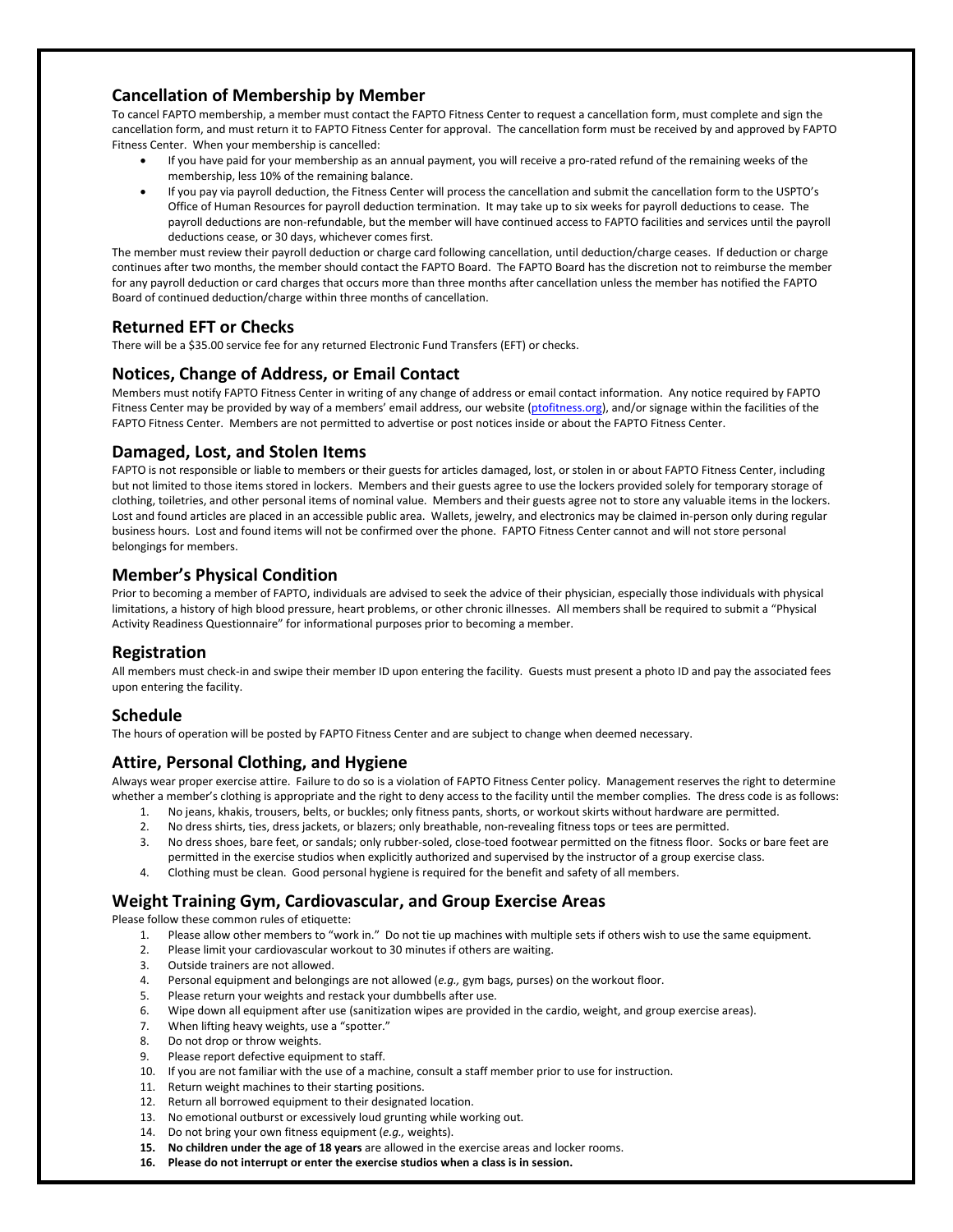## **Group Exercise Classes**

Please consult our website [\(ptofitness.org\)](http://www.ptofitness.org/) for descriptions of classes. Class rules are designed to ensure safety and etiquette in the exercise studios. They are as follows:

- 1. Always follow the instructor, do not attempt your own routine.
- 2. Be considerate of the adjacent member's space.
- 3. All equipment (steps, weights, bands) must be returned to the proper storage area.
- 4. Wipe down all equipment after use.
- 5. Arrive on time; if you are late, please enter quickly and quietly.
- 6. No cell phone use during class.

#### **Towels**

- 1. Small towels are intended for use while on the gym floor and large towels are intended for shower use. It is recommended to take only one small towel and one large towel.
- 2. Towels are not to be used to clean shoes, remove make-up, or for cleaning equipment.
- 3. Towels are not to be removed from the FAPTO Fitness Center under any circumstances.
- 4. All dirty towels are to be placed in the dirty towel bins at the entrance of the locker rooms or appropriate receptacle.

#### **Lockers**

- 1. Members must remove all personal belongings from the daily lockers when they leave FAPTO Fitness Center, or the remaining items will be removed and discarded.
- 2. Long lockers are for daily use only. **All items must be removed prior to closing.**
- 3. Short lockers are available to be rented for personal use only and can be used for overnight storage. For rental information, please see the front desk. Please do not leave soiled exercise clothing overnight in private lockers.

### **Smoking**

Smoking is not allowed in FAPTO Fitness Center.

#### **Health and Safety**

For the safety of members, FAPTO Fitness Center may institute health and safety regulations in accordance with or in excess of any federal, state, or agency policy or guidelines.

### **Food and Beverages**

Consumption of food or any beverage other than water or sport drinks is prohibited throughout the FAPTO Fitness Center except during FAPTOsponsored events where particular food or beverage is expressly permitted by the FAPTO Fitness Center.

### **Account Information**

Members are required to keep their credentials (*e.g.,* sign-in credentials for FAPTO Fitness Center, online services, HydroMassage, etc.) safe and confidential. Members may not share their credentials or services obtained from FAPTO Fitness Center or its affiliates.

### **Cameras**

No camera-equipped devices are to be used by members in any area where personal privacy is generally acknowledged, including dressing rooms, restrooms, exercise areas, shower facilities, etc. at any time due to the possibility of personal privacy violations. Employees should feel safe in these areas and free from concern that pictures might be taken without their consent. FAPTO Fitness Center may record and live stream within the FAPTO Fitness Center. Members consent to be filmed, photographed, taped, or otherwise recorded by FAPTO Fitness Center, and consent to the publication of any such recordings. FAPTO Fitness Center will display signage of areas where any FAPTO Fitness Center video or audio capture device is in-use.

### **Cellular Phones**

Talking on cellular phones while in the FAPTO Fitness Center is prohibited. Cellular phones may be used in conjunction with headphones to listen to personal audio while on the gym floor. FAPTO Fitness Center's phones are not for personal use.

## **Courtesy**

Members and their guests are encouraged to conduct themselves appropriately while in FAPTO Fitness Center and to avoid extended use of any one piece of equipment while others are waiting.

### **Damages**

Any member or guest who intentionally damages any property of FAPTO will be held financially responsible for the damage.

### **Rules and Regulations**

The Rules, Regulations, Policies, and Procedures herein are not inclusive. Signs posted in the FAPTO Fitness Center's facilities will be considered additional Rules, Regulations, Policies, and Procedures.

### **Reservation Policy**

All facilities of FAPTO Fitness Center are available on a first come-first served basis unless otherwise noted. Participation in group exercise classes may be limited. Advance sign-up may be required for any facility or service of FAPTO Fitness Center.

## **Facility Use Waiver**

Each Member must sign a Waiver of Liability form provided by FAPTO before any use of the facilities is allowed.